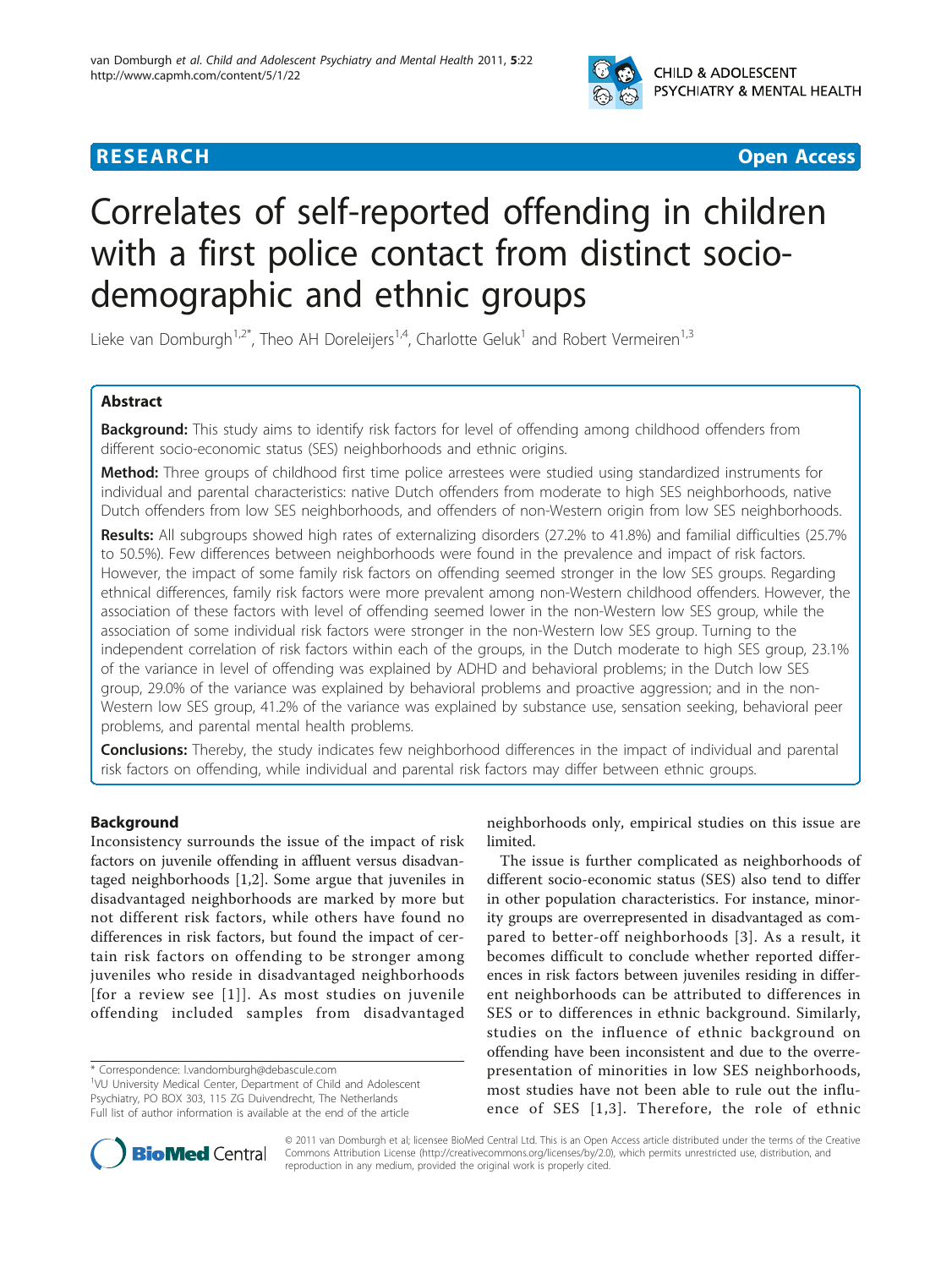background cannot be ignored when studying the influence of neighborhood SES on risk factors for offending.

In addition, the impact of neighborhood SES has only been studied in general population studies, while no studies have focused on the impact of risk factors on the level of offending among children who have already committed an offense. Focusing on offending in younger children, defined as committing a first offense before puberty, may bear specific relevance, as childhood onset offenders, particularly those whose offending behavior has resulted in an early official police arrest, have a higher risk of becoming serious and persistent offenders when compared to adolescent onset offenders [[4-6\]](#page-10-0). Therefore, this study aims to identify risk factors for frequency of (self and parent reported) offending in childhood first-time police  $\armathbf{r}$  arrestees<sup>1</sup> from different neighborhoods, taking into account ethnic origin.

# SES and offending

There is some theoretical basis to assume a different impact of risk factors on offending in juvenile offenders according to neighborhood SES. Several theories have related environmental and familial risk factors such as family difficulties, parental stress, and antisocial peers to social disadvantage [\[7](#page-10-0),[5,8](#page-10-0)]. Therefore, these risk factors are expected to be present more often in offenders living in low SES neighborhoods. Risk factors that are less obviously related to neighborhood SES are individual risk factors, such as temperament, sensation seeking, aggression and psychiatric disorders such as attention deficit hyperactivity disorder [\[5](#page-10-0),[9\]](#page-10-0). Therefore, these are likely to play a role in offenders from any neighborhood. In the absence of other risk factors, individual risk factors may be expected to exert a stronger impact on juveniles in advantaged areas compared to those from disadvantaged neighborhoods, who will additionally show more environmental and familial risk factors [[10,2\]](#page-10-0). Further, differences in risk factors between neighborhoods might be caused by neighborhood specific interactions [[11](#page-10-0)]. For instance, attachment problems may exert a stronger impact in disadvantaged neighborhoods, because disadvantaged neighborhoods may provide these children with access to criminal opportunities and peer groups [[12\]](#page-10-0). In sum, differences between neighborhoods can be expected in both the prevalence of risk factors for offending and the impact of risk factors on frequency of offending.

Until now, studies on correlates of juvenile offending by neighborhood SES have mainly focused on general population samples, using different outcome measures, such as antisocial behavior, aggression, conduct problems and delinquency. Regarding individual risk factors, both Schonberg and Shaw [\[10\]](#page-10-0) and Beyers et al. [[2](#page-10-0)] reported that these characteristics exerted a greater impact on children living in high SES neighborhoods. However, specific results have been inconsistent [[1\]](#page-10-0). For instance, Lynam et al. [[13](#page-10-0)] reported that impulsivity exerted a stronger influence in low SES neighborhoods, while in the study of Beyers et al. [\[2\]](#page-10-0), ADHD had the strongest impact in high SES neighborhoods. Finally, while some studies reported the influence of deviant peers to be most pronounced in low SES neighborhoods [[2\]](#page-10-0), others found no area-specific relationships [[14\]](#page-10-0). Overall, general population studies found mixed results regarding differences in impact of individual and peer related risk factors on level of offending according to neighborhood SES. In contrast, family characteristics have consistently been found to exert a greater impact in low SES neighborhoods [[1,12,2\]](#page-10-0). Despite the fact that findings from general population based studies on the influence of neighborhood on offending carry substantial relevance, one may question the generalizability to specific offender subgroups, such as children with a first police contact.

# Ethnicity and offending

As for the role of ethnic background, some scholars state that mechanisms explaining offending are universal for all ethnic backgrounds, while others argue that these mechanisms differ by ethnic group because of cultural differences [[1\]](#page-10-0). One example is the distinction between individualistic versus collectivistic cultures [\[15\]](#page-10-0). Many non-Western immigrants originate from collectivistic cultures in which the group is identified as the most important entity, while Western countries are generally regarded as individualistic cultures in which the individual is regarded as the most important entity [[15](#page-10-0)]. It has been suggested that, because of the focus on the well being of the group, the impact of relational stress, for instance problems with peers or parents, on problem behavior such as delinquency may be higher in collectivistic cultures [[16](#page-10-0)]. Further, because parental control may be seen as more legitimate in collectivistic cultures, it has been hypothesized that restrictive parental control, which is generally regarded as a risk factor for juvenile offending, does not increase offending risk among minorities [\[17](#page-10-0)]. However, findings on differences in impact of family factors on problem behavior have been inconsistent [\[18](#page-10-0)-[21\]](#page-11-0). Further, it has been hypothesized that children of non-Western origin display more individual and family risk factors for offending than Western juveniles due to migration processes [for a review see [[18\]](#page-10-0)]. This higher level of risk factors is assumed to stem from migration stress [[22](#page-11-0)], but also from the minority position in the receiving country [\[23](#page-11-0)]. Furthermore, children may not only suffer from their own migration stress, but also from the migration stress of their parents as stress may lead to inadequate parenting, and from the family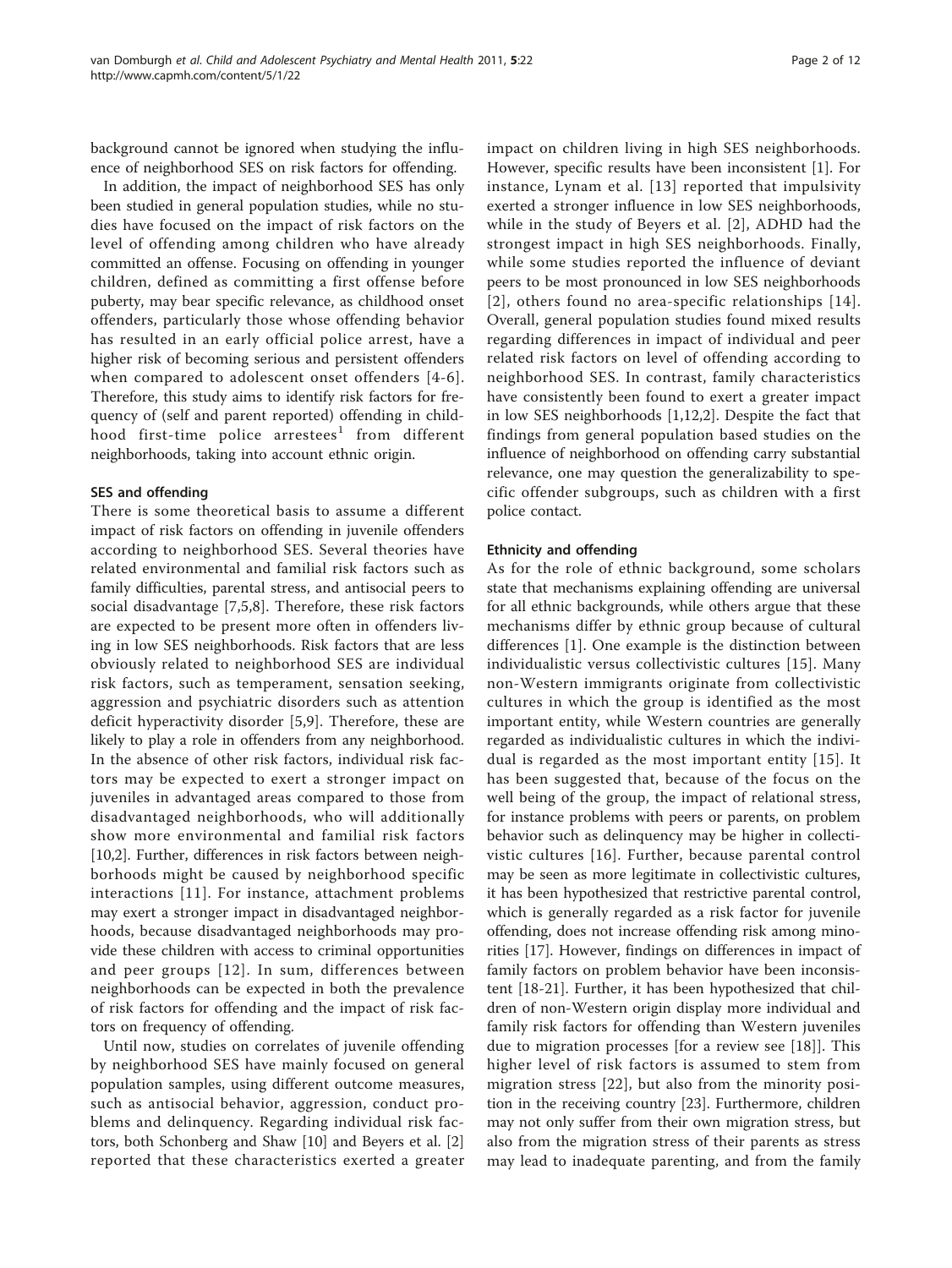conflicts that may arise as children tend to adjust faster to their new home country than their parents [[22\]](#page-11-0). However, again, findings have been inconsistent [\[18](#page-10-0)]. In addition, none of the studies have focused on differences in prevalence and impact of risk factors on offending among childhood onset offenders.

# Aim of the study

Considering the above-mentioned inconsistency with regard to the relationships between offending, neighborhood SES and ethnicity, and the scarcity of research on these issues in childhood offenders, the aim of the current study was threefold. First, to describe the prevalence of risk factors in a sample of children with a first police contact below age 12 and to compare individuals from low versus moderate to high SES neighborhoods and from Dutch and non-Western origin. Second, to compare the strength of the association between risk factors and level of offending between individuals from low versus moderate to high SES neighborhoods and from Dutch and non-Western origin. Third, to study the independent association of risk factors with level of offending within each of the groups. Because only few children from non-Western origin reside in affluent neighborhoods we expected to be able to compare the following groups: 1) native Dutch offenders from moderate to high SES neighborhoods, 2) native Dutch offenders from low SES neighborhoods, and 3) offenders of non-Western origin from low SES neighborhoods. It was hypothesized that offenders from high and low SES neighborhoods display similar prevalence rates and impact levels of individual risk factors. In addition, it was hypothesized that compared to offenders from high SES neighborhoods, offenders from low SES neighborhoods display more family and peer related risk factors and that the impact of these factors would also be higher in low SES neighborhoods. Further, it was hypothesized that individual risk factors would be the strongest independent correlates of the level of offending in offenders from high SES neighborhoods, while in offenders from low SES neighborhoods, individual, family and peer related risk factors would have an independent strong correlation with the level of offending. With regard to ethnic differences, non-Western offenders were hypothesized to display more individual and family risk factors than Dutch offenders. However, it was also hypothesized that the strength of the association between risk factors and level of offending would be similar except for parental control, which is hypothesized to have a lower impact on offending in the non-Western group. Finally, it was hypothesized that similar to low SES Dutch offenders, individual risk factors, parental and peer problems would be independent correlates of the level of offending among low SES non-Western offenders.

# Methods

# Sample

The sample consisted of 290 children who had been arrested by the police for the first time prior to age 12 because of delinquent behavior in the period July 2003- December 2005. Based on neighborhood socio-economic status (SES) and ethnicity, the following groups could be distinguished: 1) native Dutch offenders from moderate to high SES neighborhoods  $(n = 70)$ , 2) native Dutch offenders from low SES neighborhoods (n = 55), and 3) offenders of non-Western origin from low SES neighborhoods ( $n = 105$ ). Mean age at first arrest was 10.50  $(SD = 1.16)$ , with a range from 8 to 12. Only 13.9% was female. All offenses were of minor severity, including trespassing, shoplifting, and fighting. Almost half (45.7%) of the total group was of non-western origin. The ethnic origin of the non-Western group was distributed as follows: Moroccan (34.1%), Turkish (23.8%), Surinamese (10.3%), Dutch Caribbean (13.5%), and 18.3% of other descent.

# Procedure

Police data were obtained from local police registration systems from three different police regions covering rural and urbanized areas and different SES (Gelderland-Midden, Utrecht, and Rotterdam-Rijnmond). All children who were registered for an offense by the police for the first time participated. Offending was defined as behavior that could be prosecuted or fined if displayed at the age of twelve or older (Dutch age of criminal liability). Participants' names were given by the police to the researchers when permission was granted by the parents. Next, researchers gave oral and written information about the study and obtained written informed consent from both children and parents before starting the study. The study was approved by the VU University Medical Ethics Committee and the Ministry of Justice.

A child was considered to have a non-Western background if at least one of his or her parents was born in a non-Western country [[24](#page-11-0)]. Neighborhood SES was based on a five-level scale as provided by the Social and Cultural Planning Office of the Netherlands [\[25\]](#page-11-0). The original five levels were dichotomized into a low and moderate to high SES neighborhood grouping variable by contrasting  $(1)-(2)$  to  $(3)-(5)^2$ .

Overall, 74.3% ( $N = 290$ ) of the children referred to the researchers by the police participated in the study. Of the non-participants ( $n = 101$ ), 26 parents could not be located and 75 refused participation. Non-participants did not differ from participants as to gender, age at first arrest, SES neighborhood status, or seriousness of offense resulting in arrest. Non-participants more often had a non-Western ethnic background than participants (69.6% versus 42.4%;  $\chi^2$  27.798(1), p < .000)<sup>3</sup>.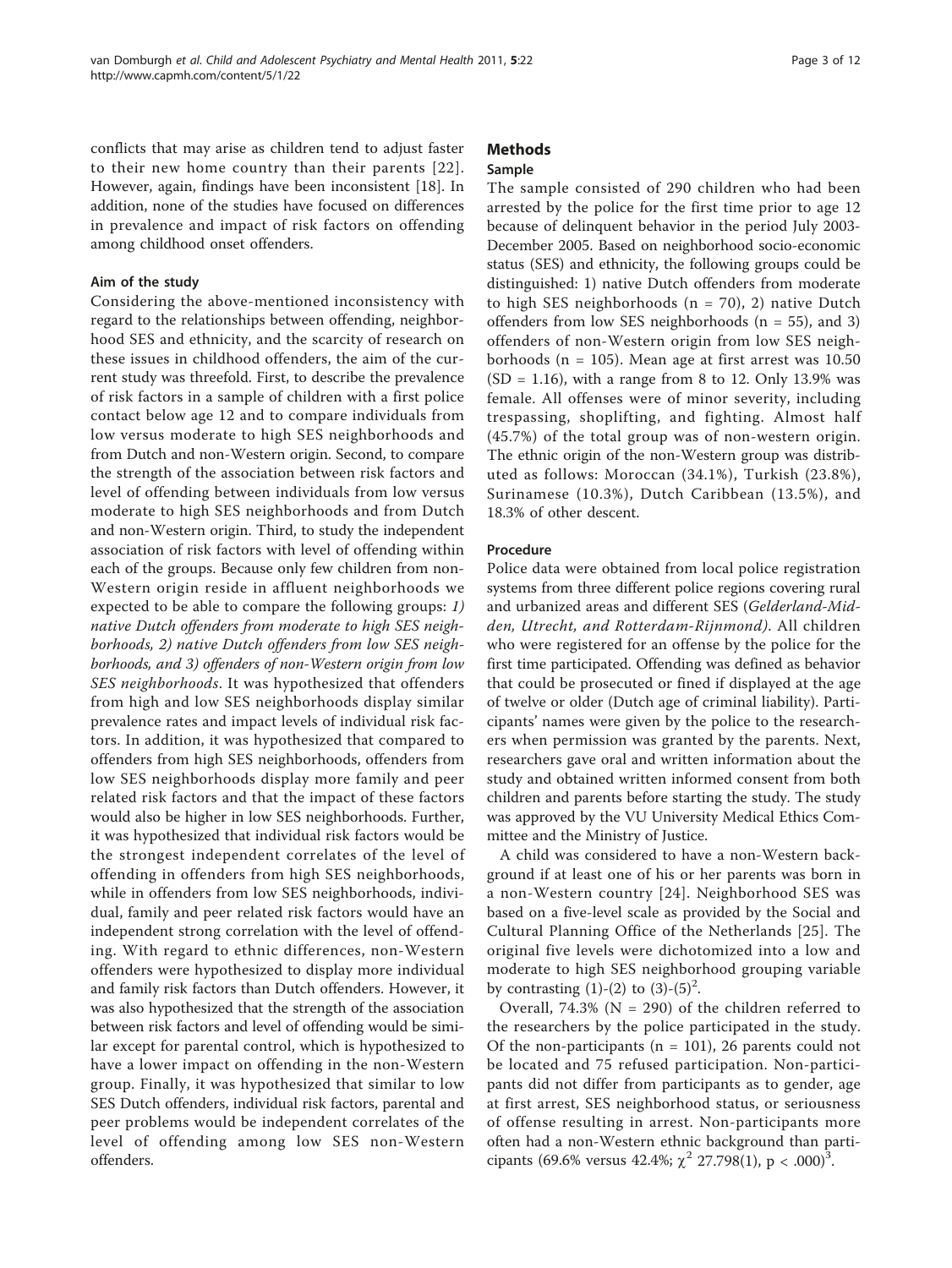Of the 290 participants, 60 were excluded, resulting in a final sample of 230 children. Reasons for exclusion were: 1) being from non-Dutch but Western origin (n = 12), 2) being from non-Western origin but residing in affluent neighborhoods ( $n = 18$ ), and 3) having verbal ability as measured by the Vocabulary subtest of the WISC-R intelligence scale [\[26](#page-11-0)] below 4, making comprehension of the questionnaires difficult  $(n = 30)$ . Excluded children did not differ from included children as to gender, age of first arrest, or seriousness of offense leading to arrest.

#### **Instruments**

# Dependent variable: Level of offending

The Observed Antisocial Behavior Questionnaire (OAB: Vragenlijst Waargenomen AntiSociaal gedrag [[27](#page-11-0)]) is based on the Self-Report of Antisocial Behavior [\[28](#page-11-0)] and investigates antisocial behavior over the previous half year. The child self-report and parent report versions were used to create a combined offending score (range 0 to 17). Only the items that deal with offending behavior have been included in the score. The score was based on the following 17 items: 1) stealing outside the home (5 items), 2) hitting or fighting outside the home (5 items), 3) property damage and arson (4 items), 4) rule breaking and fare dodging (2 items), and 5) weapon possession (1 item).

#### Independent variables

Child characteristics The OAB Parent and Child Report was used to investigate status offending over the previous half year, by means of the following items: truancy, running away, and being expelled from school. Similarly, the OAB was used to determine substance use without parental permission. The score was based on five questions on alcohol (2 items), smoking (1 item), and drug use (2 items). Both variables were dichotomized and considered positive when scoring affirmative on at least one of the items.

Behavioral and emotional problems of the child were measured using the Strengths and Difficulties Questionnaire parent report and child report (SDQ) [[29\]](#page-11-0), which include the following problem scales: behavioral problems, hyperactivity, peer problems, and emotional difficulties. The SDQ is a brief behavioral screening questionnaire for 4-16 year olds [\[30](#page-11-0)], which can be used reliably in children from age 8 onwards [[29\]](#page-11-0). The internal consistency of the scale for both parent and child report is good ( $\alpha$  = .81 and .72) [\[29\]](#page-11-0).

Reactive and proactive aggression were measured with the Reactive and Proactive Questionnaire (RPQ) [\[31,32](#page-11-0)]. The 11-item reactive subscale assesses aggression that is displayed in reaction to alleged provocation by others. The 12-item proactive subscale assesses aggression that is displayed to obtain something, i.e., not in reaction to

provocation by others (e.g., "how often have you fought to show who was in charge?"). Items on both scales are answered on a three-point scale ("never", "sometimes" or "often"). The internal consistency of both subscales in the current sample was good (reactive  $\alpha$  =.80 and proactive  $\alpha$  =.78).

Sensation seeking was assessed using a seven-item scale asking whether or not a child would like to do exciting things (e.g., bungee jumping, exploring new places). The scale is derived from the Dutch version of the Social and Health Assessment, an assessment package used for population studies in various countries (SAHA) [\[33,34](#page-11-0)]. Children answer on a five-point Likerttype scale. In the current sample, the internal consistency of the scale was good ( $\alpha$  =.70).

Affiliation with delinquent peers was assessed with a nine-item scale derived from the SAHA, asking respondents how many of their close friends ("None"; "A few"; "Some"; or "Most or all") are involved in different types of risk taking behavior such as: school, truancy, smoking cigarettes, and offending. In the current sample, the internal consistency of the scale was moderate ( $\alpha = .54$ ).

Externalizing disorders were measured with the National Institute of Mental Health (NIMH) Diagnostic Interview Schedule for Children (DISC), version IV [\[35](#page-11-0)]. Attention deficit hyperactivity disorder (ADHD), oppositional defiant disorder (ODD), and conduct disorder (CD) were assessed. A diagnosis of ADHD was assigned if the child met diagnostic criteria for ADD, HD or ADHD. Since ODD and CD are highly interrelated [\[36](#page-11-0)], and because CD at such a young age occurs infrequently and mostly in a mild form, subjects who scored either or both of these diagnoses were classified as having a DBD. For ADHD, the additional requirements were that the symptoms were present in more than one setting (school, home, outside the home) and had started prior to age 7.

Family and parenting characteristics A structured checklist [\[37\]](#page-11-0) was used to assess ethnic background, teen motherhood (below age 20), and family composition. In line with the Dutch definition, a child was considered to have a non-Western ethnic background if the child or one of his/her parents was born in a non-Western country [\[38](#page-11-0)].

Parental mental health problems were investigated with the Symptom Checklist SCL-90 [[39,40\]](#page-11-0) and four additional questions concerning psychological or psychiatric problems, alcohol abuse and drug use difficulties in the family [[37\]](#page-11-0). If one or both of the parents scored affirmatively on at least one of the four questions or in the clinical range of the SCL-90, the variable was considered to be present.

Positive parenting and parental control were measured with the parenting scale as used in the SAHA. The 11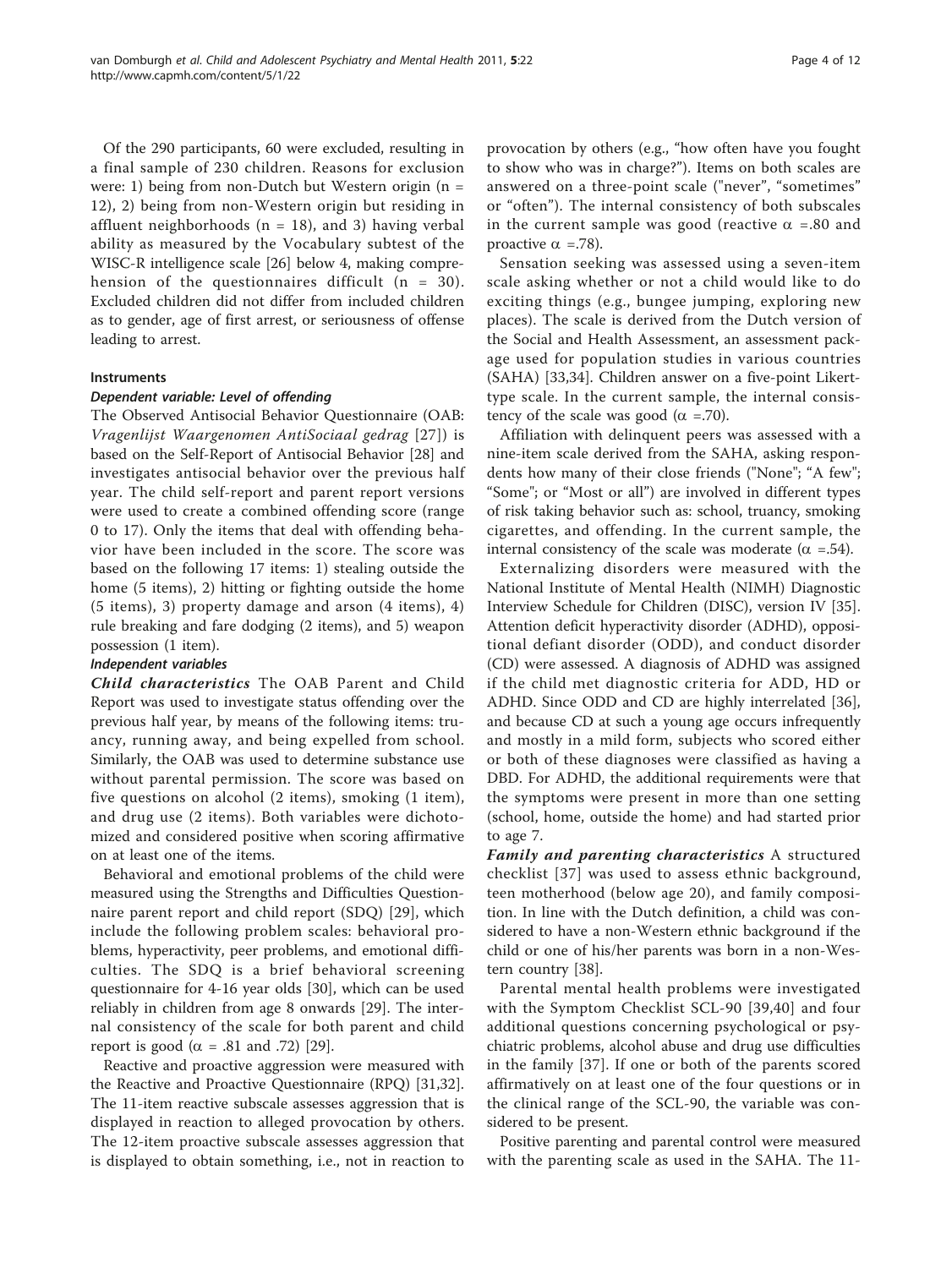item positive parenting subscale was created by combining the parental warmth and parental involvement scale. It assesses the child's perception of parental warmth (e. g., "how often do your parents give you a hug?") and involvement (e.g., "how often do your parents ask you about your friends?"). The 8-item parental control subscale measures the child's perception of parental control by items such as "how often do your parents tell you at what time you need to come home?" Items on both scales are answered on a four-point scale ("never", "sporadically", "sometimes" or "often"). The internal consistency of the positive parenting subscale in the current sample was good ( $\alpha$  =.74) and of the parental control scale low ( $\alpha$  =.48).

### Statistical analyses

For statistical analysis, SPSS 13.0 was used. First, variables were described using means for continuous and percentages for categorical variables. Inter-group comparison (Dutch moderate to high SES, Dutch low SES, and non-Western low SES) was computed with  $\chi^2$  for categorical and analysis of variance (ANOVA) tests for continuous variables. For ANOVA, post hoc pair-wise comparisons were adjusted for multiple calculations with the Bonferroni procedure. Second, correlations between potential risk factors and level of offending were computed per offender subgroup using Pearson's r for continuous and Spearman's rho for dichotomous variables. Correlations were compared between groups using regression analyses entering the group, the independent variable and the interaction term. Finally, in order to predict level of offending within each of the three groups, regression models were constructed. Per subgroup, separate models were run for the child and family characteristics. The characteristics that uniquely contributed to these models were entered into the final model. Characteristics were entered into the model using forward selection procedures. To limit the number of variables, only variables that correlated with the dependent at a significance level of  $p < .10$  were included. In addition, in case of the SDQ scales that were measured both in parents and in children, only the strongest correlation was entered. Due to language difficulties of the parents of the non-Western group, a substantial number of DISC based diagnoses (ADHD, DBD) was missing. Therefore, regression analyses for the low SES non-Western group were run without these variables.

# Results

## Prevalence of offending and risk factors per group

Mean numbers of offenses were respectively  $1.61$  (SD = 1.60, range 0-8) for the moderate to high SES Dutch offender group,  $1.67$  (SD = 1.80, range 0-8) for the low SES Dutch offender group, and 1.75 (SD = 1.86, range 0-8) for the low SES non-Western offender group. The distribution of the number of offenses was skewed to the left, as most children reported a low number of offenses. Therefore, in order to meet the criteria of a normal distribution, a log-transformed scale using the natural logarithm was used for further analyses. As Table [1](#page-5-0) shows, no differences were found between the subgroups in the log transformed number of offenses. As Table [2](#page-6-0) shows, property offenses, vandalism and rule breaking were the most commonly reported offenses. Some differences between the subgroups were found in the types of offenses that were committed. Aggression was more common in the low SES non-Western group as compared to the high SES Dutch group. Vandalism was more commonly reported by the high SES Dutch group in comparison to both low SES groups.

Given the young age of these offenders, most risk factors were highly prevalent in all three groups; e.g., status offenses (16.1%) and substance use (18.3%). In addition, almost one third of the children met the criteria for DBD or ADHD, while almost half of those children (13.2%) met the criteria for both DBD and ADHD (Tables [1](#page-5-0) and [2\)](#page-6-0). Furthermore, one third of the children had a parent with mental health problems and 42.1% were not living with both their biological parents.

Tables [1](#page-5-0) and [2](#page-6-0) show differences in prevalence of risk factors between groups. First, a number of characteristics was more prevalent in children from low SES neighborhoods (regardless of ethnic background) than in offenders from moderate to high SES neighborhoods. Offenders from low SES neighborhoods were more often female, reported significantly poorer relationships with peers, and more often came from broken families. In addition, children from the low SES Dutch offender group more often affiliated with delinquent peers than children from the moderate to high SES Dutch offender group.

Compared to the low SES non-Western offender group (Tables [1](#page-5-0) and [2\)](#page-6-0), both Dutch groups were higher in hyperactivity and sensation seeking. Further, Dutch offenders from low SES neighborhoods reported more delinquent peer affiliation than non-Western children from low SES neighborhoods. On the other hand, non-Western children reported more status offenses than Dutch children from low and moderate to high SES neighborhoods. Finally, both Dutch groups less often had a mother who was a teenager at birth and reported higher levels of low parental control.

# Correlations between offending and risk factors

Tables [3](#page-7-0) and [4](#page-7-0) provide correlations between risk factors and level of offending for each of the three groups. First, the common correlations will be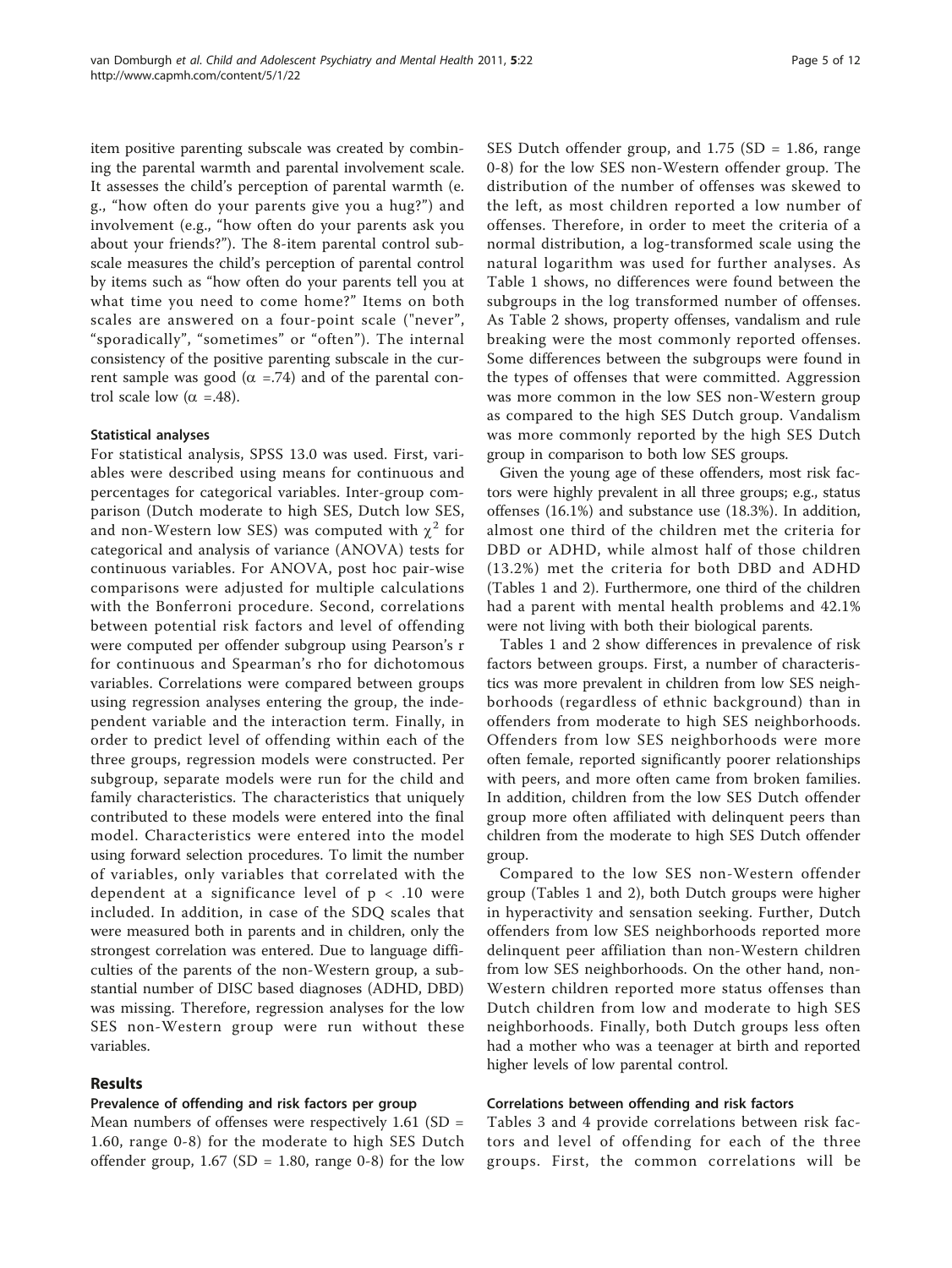<span id="page-5-0"></span>

|  |  | Table 1 Continuous risk variables by SES and ethnic subgroups |  |  |  |  |  |  |  |
|--|--|---------------------------------------------------------------|--|--|--|--|--|--|--|
|--|--|---------------------------------------------------------------|--|--|--|--|--|--|--|

|                                      | moderate to high SES<br>Dutch<br>$n = 70$ |      | low SES<br>Dutch<br>$n = 55$ |      | low SES non-<br>Western<br>$n = 105$ |      | All<br>$N = 230$ |          | <b>Test</b>              | Post hoc |
|--------------------------------------|-------------------------------------------|------|------------------------------|------|--------------------------------------|------|------------------|----------|--------------------------|----------|
|                                      | Mean                                      | SD   | Mean                         | SD.  | Mean                                 | SD   |                  |          | Mean SD F(df), p         |          |
| Level of offending                   |                                           |      |                              |      |                                      |      |                  |          |                          |          |
| Number of reported offenses (In) .54 |                                           | .32  | .51                          | .38  | .54                                  | .36  | .53              | .35      | $\sim$ $-$               |          |
| Child characteristics                |                                           |      |                              |      |                                      |      |                  |          |                          |          |
| Age onset first offense              | 10.92                                     | 1.22 | 11.10                        | 1.21 | 10.75                                | 1.12 | 10.88            | $1.17 -$ |                          |          |
| Child report                         |                                           |      |                              |      |                                      |      |                  |          |                          |          |
| Emotional problem scale              | 2.22                                      | 1.72 | 2.89                         | 2.15 | 2.85                                 | 2.33 | 2.67             | $2.14 -$ |                          |          |
| Behavioral problem scale             | 2.77                                      | 1.70 | 3.23                         | 1.61 | 2.69                                 | 2.01 | 2.84             | $1.84 -$ |                          |          |
| Hyperactivity scale                  | 4.85                                      | 2.52 | 4.91                         | 1.90 | 3.73                                 | 2.50 | 4.34             |          | 2.43 9.368(2), .000 b, c |          |
| Poor relationship with peers         | 1.86                                      | 1.48 | 2.94                         | 2.02 | 2.48                                 | 1.89 | 2.41             |          | 1.85 4.675(2), .010 a, b |          |
| Proactive aggression (ln)            | 1.10                                      | .71  | 1.28                         | .75  | 1.18                                 | .80  | 1.18             | $.76 -$  |                          |          |
| Reactive aggression                  | 8.56                                      | 3.60 | 9.75                         | 4.06 | 8.91                                 | 4.48 | 9.01             | $4.15 -$ |                          |          |
| Affiliation delinquent peers (ln)    | 2.18                                      | .16  | 2.29                         | .20  | 2.19                                 | .22  | 2.21             | .20      | 4.143 $(2)$ , 017 a, c   |          |
| Sensation seeking                    | 18.92                                     | 5.70 | 19.06                        | 4.85 | 17.00                                | 5.87 | 18.06            |          | 5.65 5.974(2), .003 b, c |          |
| Parent report                        |                                           |      |                              |      |                                      |      |                  |          |                          |          |
| Emotional problem scale              | 2.01                                      | 2.11 | 2.38                         | 2.30 | 2.68                                 | 2.29 | 2.41             | $2.24 -$ |                          |          |
| Behavioral problem scale             | 2.13                                      | 2.47 | 2.35                         | 2.07 | 2.46                                 | 2.35 | 2.33             | $2.32 -$ |                          |          |
| Hyperactivity scale                  | 4.36                                      | 3.24 | 4.85                         | 2.89 | 3.80                                 | 2.51 | 4.24             |          | 2.87 4.733(2), .010 c    |          |
| Poor relationship with peers         | 1.47                                      | 1.80 | 2.04                         | 2.15 | 2.24                                 | 1.79 | 1.94             |          | 1.91 2.558(2), .080      |          |
| <b>Family characteristics</b>        |                                           |      |                              |      |                                      |      |                  |          |                          |          |
| Low positive parenting               | 7.43                                      | 4.24 | 8.40                         | 4.32 | 7.12                                 | 4.54 | 7.52             | $4.41 -$ |                          |          |
| Low parental control                 | 4.80                                      | 2.88 | 5.36                         | 3.57 | 3.89                                 | 3.09 | 4.51             |          | 3.19 4.519(2), 012 b     |          |

Note. (ln) Transformed using natural logarithm to meet criteria of normal distribution

a. post-hoc difference between moderate to high SES Dutch and low SES Dutch

b. post-hoc difference between moderate to high SES Dutch and low SES non-Western

c. post-hoc difference between low SES Dutch and low SES non-Western.

described, followed by a description of differences between groups. In all three groups, behavioral problems and reactive aggression as reported by the child were associated with higher levels of offending, as were status offenses and parent reports of DBD, ADHD, behavioral problems, and hyperactivity.

Some correlations were found in some but not all subgroups. However, only few statistical differences in the strength of correlation between risk factors and level of offending were found between the three groups. Further, those differences that were found, were only found at the trend level. Regarding neighborhood specific correlations, proactive aggression, emotional problems and poor relationships with peers as reported by the parent and parental mental health problems were only associated with higher levels of offending in both low SES groups. The strength of the correlation of the latter three differed significantly between the low SES non-Western and the high SES Dutch group.

Further, some ethnic specific correlations were found. Substance use, at risk peer affiliation and hyperactivity as reported by the parent only positively correlated with level of offending in the non-Western group. The

difference in correlation of substance use with offending was significant between the low SES Dutch and low SES non-Western group. Finally, low positive parenting, sensation seeking and not having both biological parents at home were associated with higher levels of offending in the high SES Dutch and the low SES non-Western group, while teen motherhood was only associated with higher levels of offending in the low SES Dutch group. However, none of these correlations differed significantly between the three groups.

#### Explaining variance in level of offending per subgroup

Table [5](#page-8-0) shows risk factors that contributed independently to the variance in level of offending for each group separately. In the Dutch moderate to high SES group, ADHD and behavioral difficulties as reported by the parent explained 22.7% of the variance in the individual risk factor model. Low positive parenting and not living with both biological parents predicted 14.7% of the variance when entered in the family model, but no longer uniquely explained variance in offending in the combined model. The combined model was the same model as the individual risk factor model.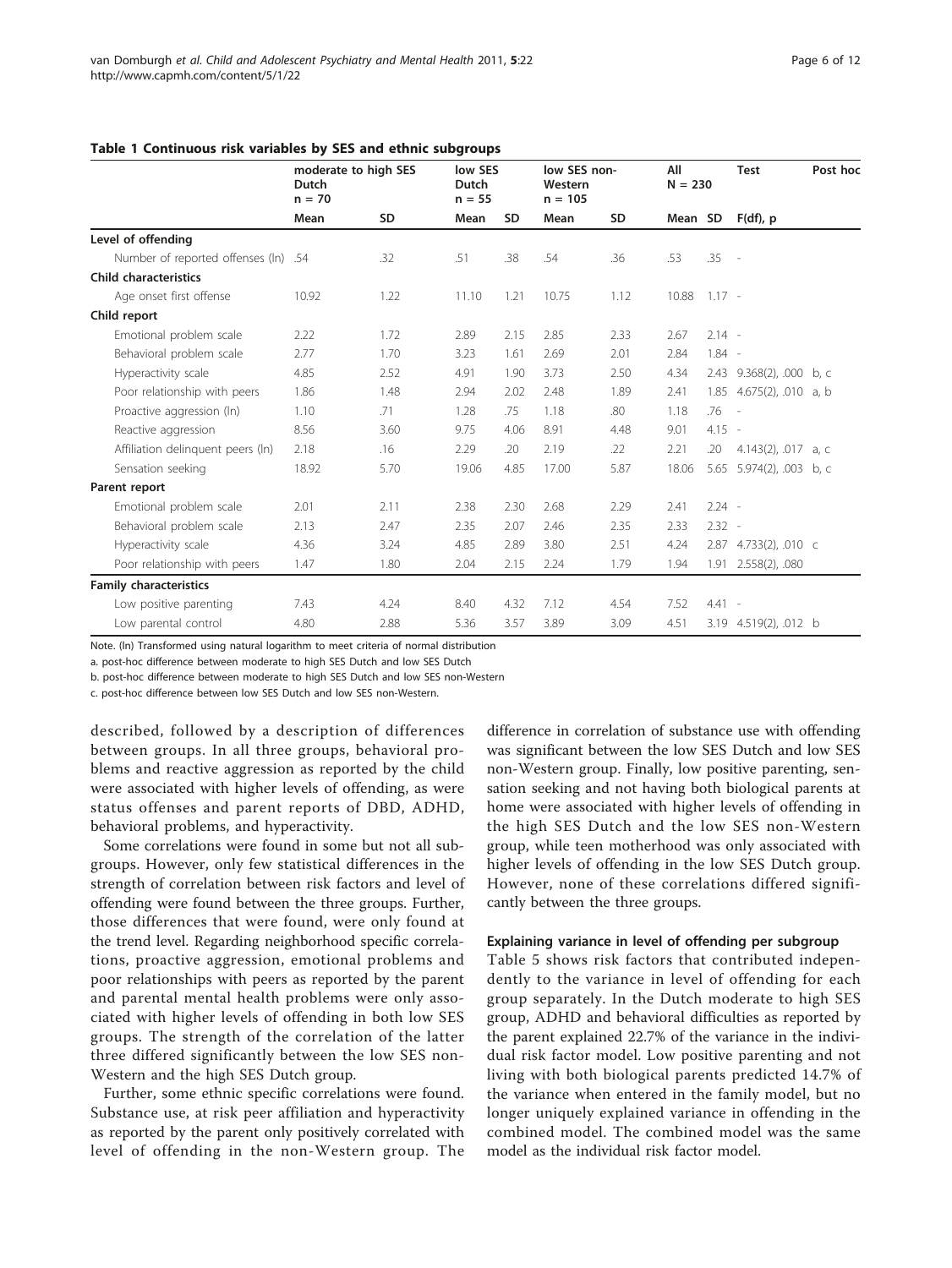|                                        | moderate to high SES<br>Dutch<br>$n = 70$ | low SES<br>Dutch<br>$n = 55$ | low SES<br>non-Western<br>$n = 105$ | All<br>$N = 230$ | <b>Test</b>              | Post<br>hoc |
|----------------------------------------|-------------------------------------------|------------------------------|-------------------------------------|------------------|--------------------------|-------------|
|                                        | $\%$                                      | $\%$                         | $\%$                                | $\%$             | $\chi^2$ (df), p         |             |
| Offense type self reported offending   |                                           |                              |                                     |                  |                          |             |
| Aggression                             | 5.8                                       | 10.9                         | 20.9                                | 13.9             | $8.687(2)$ , 013         | $\mathbf b$ |
| Property                               | 27.1                                      | 32.7                         | 32.4                                | 30.9             |                          |             |
| Vandalism                              | 50.0                                      | 30.9                         | 24.8                                | 33.9             | $12.228(2)$ ,<br>.002    | a, b        |
| Rule breaking                          | 27.3                                      | 31.0                         | 37.1                                | 32.6             | $\overline{\phantom{0}}$ |             |
| Weapon possession                      | 2.9                                       | 5.5                          | 3.8                                 | 3.9              | $\overline{\phantom{a}}$ |             |
| <b>Child characteristics</b>           |                                           |                              |                                     |                  |                          |             |
| Gender (% girl)                        | 5.7                                       | 18.2                         | 17.1                                | 13.9             | $5.680(2)$ , .058        | a, b        |
| Status offense                         | 7.1                                       | 10.9                         | 24.8                                | 16.1             | $11.094(2)$ ,<br>.004    | b, c        |
| Substance use                          | 18.6                                      | 23.6                         | 15.2                                | 18.3             |                          |             |
| Externalizing disorder                 | 27.2                                      | 41.8                         | 30.2                                | 32.3             |                          |             |
| <b>ADHD</b>                            | 22.9                                      | 23.6                         | 24.7                                | 23.7             | $\overline{a}$           |             |
| <b>DBD</b>                             | 15.7                                      | 30.9                         | 20.8                                | 21.8             | $\overline{\phantom{a}}$ |             |
| $ADHD+DBD1$                            | 11.4                                      | 12.7                         | 15.3                                | 13.2             | $\overline{a}$           |             |
| <b>Family characteristics</b>          |                                           |                              |                                     |                  |                          |             |
| Teen mother                            | 2.9                                       | 5.5                          | 28.0                                | 14.7             | $25.474(2)$ ,<br>.000    | b, c        |
| Not both biological parents in<br>home | 25.7                                      | 47.3                         | 50.5                                | 42.1             | $11.285(2)$ ,<br>.004    | a, b        |
| Parental mental health problems        | 28.6                                      | 41.8                         | 32.0                                | 33.3             | $\overline{a}$           |             |

#### <span id="page-6-0"></span>Table 2 Dichotomous risk variables by SES and ethnic subgroups

Note.

a. post-hoc difference between moderate to high SES Dutch and low SES Dutch

b. post-hoc difference between moderate to high SES Dutch and low SES non-Western

c. post-hoc difference between low SES Dutch and low SES non-Western

1. children in the ADHD+DBD group are also represented in the ADHD and DBD groups above.

In the low SES Dutch offender group, 29.0% could be explained by parent reports of behavioral problems and child reports of proactive aggression. No variables entered the family model. As a result, the combined model was the same as the individual risk factor model.

Finally, in the low SES non-Western offender group more than a third of the variance (35.6%) could be explained by substance use, sensation seeking, behavioral problems, and problems in the relationship with peers of the child. Although parental mental health problems as well as not living with both biological parents uniquely contributed to the family model (16.0% explained variance), only parental mental health problems entered the combined model (41.2% overall explained variance).

# **Discussion**

The current study focused on the prevalence of risk factors and the correlation of these factors with levels of self and parent reported offending in childhood arrestees from different neighborhoods and ethnic backgrounds. Overall, high rates of risk factors were found in each of

the groups, particularly family difficulties and externalizing disorders. Contrary to our hypothesis, few differences were found in the prevalence of individual and family risk factors between individuals from disadvantaged versus affluent neighborhoods. In line with our hypothesis, peer related risk factors were found to be more common in the low SES groups than in the moderate to high SES group. Further, few differences were found between neighborhoods in the strength of the association between risk factors and level of offending. As regards ethnic differences within low SES neighborhoods, in line with our hypothesis non-Western children had more family risk factors. Further, contrary to our hypothesis, substance use, self-reported hyperactivity, and sensation seeking stood out as relatively strong correlates of offending in de low SES non-Western group, while status offences was a unique correlate in the low SES Dutch group. Finally, in the multivariate models, few and only behavior related individual risk factors independently correlated with frequency of offending across neighborhoods for the Dutch groups: ADHD and behavioral problems in the moderate to high SES Dutch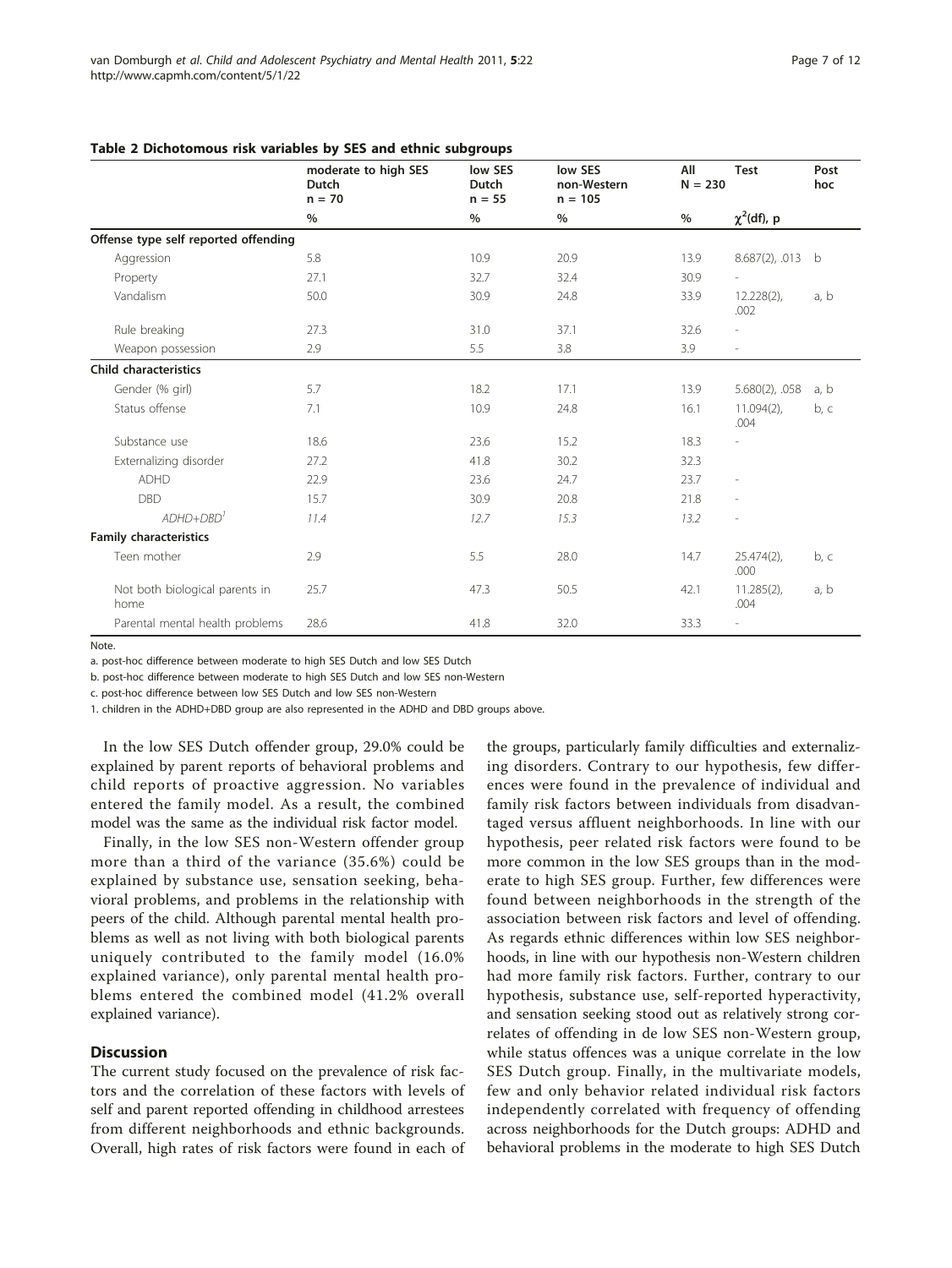|                               | moderate/high SES Dutch<br>$n = 70$ | low SES Dutch<br>$n = 55$ | low SES non-Western<br>$n = 105$ | All<br>$N = 230$ | Sign difference<br>between correlation |
|-------------------------------|-------------------------------------|---------------------------|----------------------------------|------------------|----------------------------------------|
|                               | r                                   | r                         | r                                | r                |                                        |
| <b>Child characteristics</b>  |                                     |                           |                                  |                  |                                        |
| Age onset first offense       | .021                                | .132                      | $-122$                           | $-0.004$         |                                        |
| Child report                  |                                     |                           |                                  |                  |                                        |
| Emotional problem scale       | .006                                | .046                      | .062                             | .040             |                                        |
| Behavioral problem scale      | $.344***$                           | $.340***$                 | $.309***$                        | $.315***$        | ns                                     |
| Hyperactivity scale           | .146                                | .196                      | $.377***$                        | .259***          | $h^*$                                  |
| Poor relationship with peers  | $-0.038$                            | .021                      | .110                             | .040             | ns                                     |
| Reactive aggression           | $.268***$                           | $.272**$                  | $.257***$                        | $.255***$        | ns                                     |
| Proactive aggression (ln)     | .143                                | .381***                   | $.320***$                        | .286***          | ns                                     |
| At risk peer affiliation (In) | .029                                | .201                      | $.277**$                         | .188***          | ns                                     |
| Sensation seeking             | $.247**$                            | .211                      | .405***                          | $.308***$        | ns                                     |
| Parent report                 |                                     |                           |                                  |                  |                                        |
| Emotional problem scale       | .102                                | $.314***$                 | $.274***$                        | $.234***$        | ns                                     |
| Behavioral problem scale      | $.370***$                           | .463***                   | $.440***$                        | .417***          | ns                                     |
| Hyperactivity scale           | .319***                             | $.340**$                  | $.341***$                        | $.324***$        | ns                                     |
| Poor relationship with peers  | .176                                | $.250*$                   | .389***                          | .278***          | $h^*$                                  |
| <b>Family characteristics</b> |                                     |                           |                                  |                  |                                        |
| Low positive parenting        | $.310***$                           | .125                      | $.207**$                         | .209""           | ns                                     |
| Low parental control          | .045                                | .000                      | .150                             | .074             | $\overline{\phantom{a}}$               |

### <span id="page-7-0"></span>Table 3 Parametric correlations of risk variables with level of offending per group

Note.  $* p < .1$ 

 $** p < .05$ 

\*\*\*  $p < .01$ 

a. post-hoc difference between moderate to high SES Dutch and low SES Dutch

b. post-hoc difference between moderate to high SES Dutch and low SES non-Western

c. post-hoc difference between low SES Dutch and low SES non-Western.

# Table 4 Non-parametric correlations of risk variables with level of offending per group

|                                        | Dutch Moderate/high<br><b>SES</b><br>$n = 70$ | Dutch low<br><b>SES</b><br>$n = 55$ | Non-Western low<br><b>SES</b><br>$n = 105$ | All<br>$N = 230$ | Sign difference between<br>correlation |
|----------------------------------------|-----------------------------------------------|-------------------------------------|--------------------------------------------|------------------|----------------------------------------|
|                                        | Rho                                           | <b>Rho</b>                          | <b>Rho</b>                                 | Rho              |                                        |
| <b>Child characteristics</b>           |                                               |                                     |                                            |                  |                                        |
| Gender (% girl)                        | $-.040$                                       | .057                                | .031                                       | .030             | $\overline{\phantom{a}}$               |
| Status offenses                        | $.288***$                                     | $.446***$                           | $.253***$                                  | .298***          | $C^*$                                  |
| Substance use                          | .198                                          | .060                                | $.367***$                                  | $.230***$        | $\mathrm{C}^*$                         |
| ADHD                                   | $.394***$                                     | $.358***$                           | $.374***$                                  | $.377***$        | ns                                     |
| <b>DBD</b>                             | $.301***$                                     | .401***                             | .459***                                    | .387***          | ns                                     |
| family characteristics                 |                                               |                                     |                                            |                  |                                        |
| Teen mother                            | $-0.055$                                      | $.267***$                           | .099                                       | .095             | ns                                     |
| Not both biological parents in<br>home | $.272***$                                     | .220                                | $.255***$                                  | $.247***$        | ns                                     |
| Parental mental health<br>problems     | .101                                          | $.269***$                           | $.306***$                                  | .239***          | $b^*$                                  |

Note.  $* p < .1$ 

\*\*  $p < .05$ 

a. post-hoc difference between moderate to high SES Dutch and low SES Dutch

b. post-hoc difference between moderate to high SES Dutch and low SES non-Western

c. post-hoc difference between low SES Dutch and low SES non-Western.

<sup>\*\*\*</sup>  $p < .01$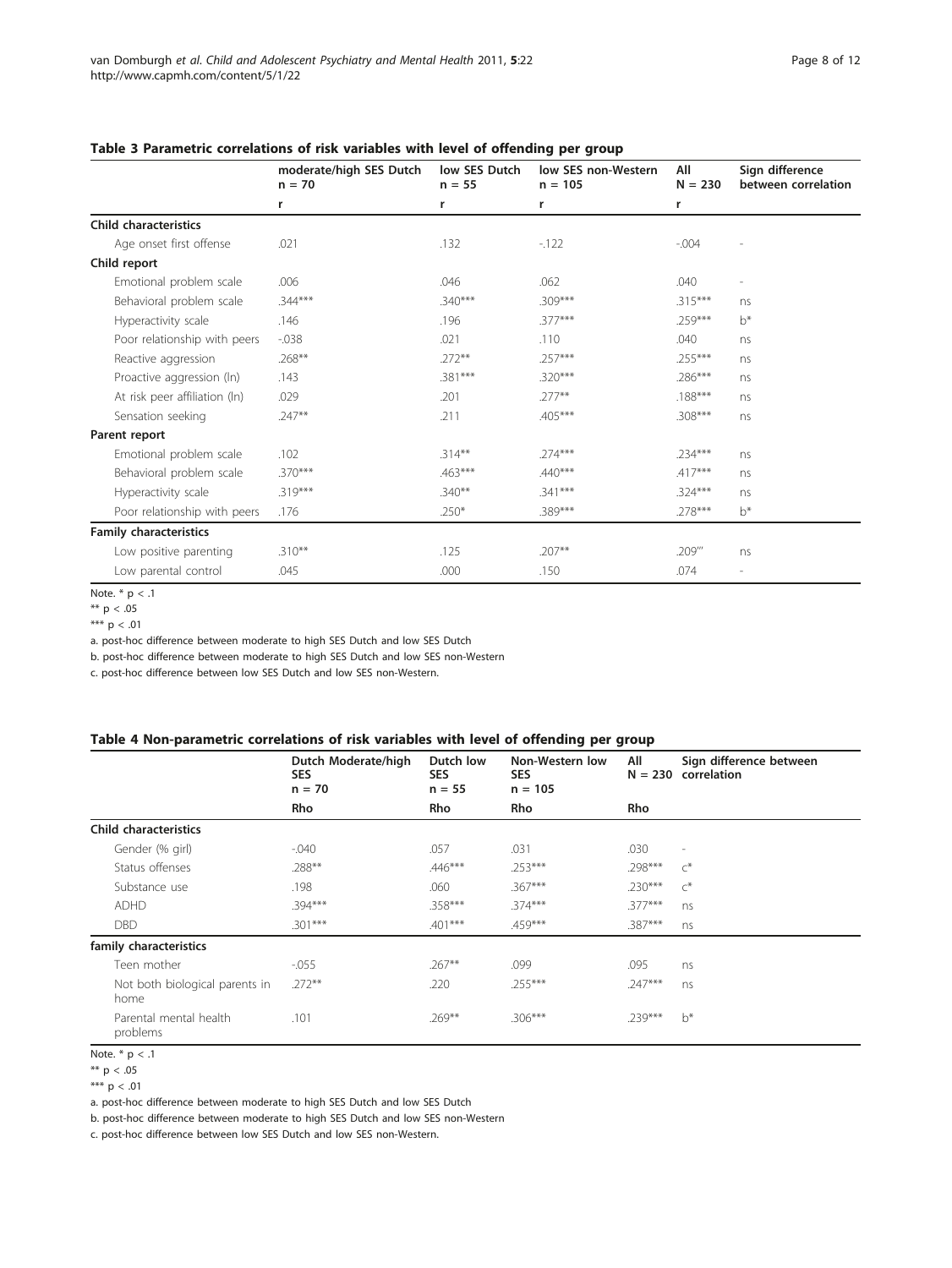#### <span id="page-8-0"></span>Table 5 Regression analyses per group

|                                                    |                                    | N   | <b>Variables</b>                                                                                                                      | beta                                 | Sign (p)                             | $R^2$ | Anova<br>$F(df)$ , p |
|----------------------------------------------------|------------------------------------|-----|---------------------------------------------------------------------------------------------------------------------------------------|--------------------------------------|--------------------------------------|-------|----------------------|
| Moderate/High SES Dutch <sup>1</sup>               | Child characteristics <sup>4</sup> | 64  | ADHD(p)<br>Behavior problem (p)                                                                                                       | .302<br>.261                         | .019<br>.042                         | .231  | $9.139(2)$ , .000    |
|                                                    | Family characteristics             | 66  | Low positive parenting                                                                                                                | .310                                 | .023                                 | .092  | $6.804(2)$ , .011    |
|                                                    | Combined model                     | 64  | ADHD(p)<br>Behavior problem (p)                                                                                                       | .302<br>.261                         | .019<br>.042                         | .231  | $9.139(2)$ , .000    |
| Low SES Dutch <sup>2</sup>                         | Child characteristics <sup>5</sup> | 53  | Behavior problem (p)<br>Proactive aggression (c)                                                                                      | .396<br>.273                         | .002<br>.032                         | .290  | 10.229(2), .000      |
|                                                    | Family characteristics             |     | No variables entered                                                                                                                  |                                      |                                      |       |                      |
|                                                    | Combined model                     | 53  | Behavior problem (p)<br>Proactive aggression (c)                                                                                      | .396<br>.273                         | .002<br>.032                         | .290  | 10.229(2), .000      |
| Low SES non-Western (excl. diagnoses) <sup>3</sup> | Child characteristics <sup>6</sup> | 94  | Sensation seeking<br>Behavior problem (p)<br>Substance use<br>Poor relationship with peers                                            | .236<br>.224<br>.254<br>.213         | .012<br>.023<br>.005<br>.025         | .356  | 12.001(4), .000      |
|                                                    | Family characteristics             | 100 | Mental health problems parent<br>Not both parents in the home                                                                         | .298<br>.250                         | .002<br>.009                         | .160  | $9.235(2)$ , .000    |
|                                                    | Combined model                     | 93  | Behavior problem (p)<br>Poor relationship with peers (p)<br>Substance use<br>Parental mental health problems<br>Sensation seeking (c) | .198<br>.207<br>.244<br>.239<br>.224 | .040<br>.025<br>.005<br>.006<br>.011 | .412  | 12.207(5), .000      |

Note. (p) parent report

(c) child report

Given the limited sample sizes of both Dutch subsamples, only the strongest correlations were entered in the regression analyses up to a maximum of 5. Collinearity proved not to be a problem. However, to limit overlap between constructs, if both child and parent report on the same SDQ scale were correlated, the strongest one was entered. In both Dutch groups, if both a behavior problem scale and a DBD diagnosis or both a hyperactivity scale and an ADHD diagnosis were correlated, the strongest one was entered.

1. If the analyses were run excluding the psychiatric diagnoses ADHD en DBD, only behavior problems entered the model.

2. Running the regression analyses without the psychiatric diagnoses ADHD and DBD produced the same model.

3. The regression analyses including the psychiatric diagnoses ADHD and DBD produced the same model but in a smaller sample.

4. ADHD, parent report behavioral problems, status offenses, reactive aggression, sensation seeking and proactive aggression were entered in the model.

5. Parent report emotional problems, parent report behavioral problems, proactive aggression, ADHD en status offenses were entered in the model.

6. Sensation seeking, parent report behavioral problems, substance use, parent report poor relationship with peers and child report hyperactivity were entered.

group, and behavioral problems and proactive aggression in the low SES Dutch group. Interestingly, in the low SES non-Western group, not only individual but also parental and peer factors correlated uniquely with level of offending.

As we examined a group of first-time police arrestees under the age of 12, the high levels of externalizing psychiatric disorders and family difficulties may be considered alarming. For instance, almost one third met the criteria for CD, ODD, and/or ADHD, which is high compared to the eight percent of externalizing disorders found in the Dutch general population [\[41](#page-11-0)]. Moreover, 13.2% met the criteria for both DBD and ADHD, which has been found to increase the risk of antisocial behavior in general and future offending in specific [\[42\]](#page-11-0). A first police encounter may therefore offer an opportunity to identify a high-risk group, which may well be difficult to detect in the general population. On the other hand, although risk factors were high when compared to the general population, still a large proportion of participating children did not show an increased level of risk

factors. This may also be important for prediction and intervention purposes. If the less troubled children are the ones who will develop well and abstain from further delinquency, methods of early detection are essential. First, to avoid over-intervention in the relatively large group that is not showing any problems. Second, to use scarce financial means for the treatment of those most in need. While children who show many risk factors are likely to need intensive attention, children who display few risk factors may still benefit from less intensive intervention as these few risk factors may serve as stepping stones to more severe problems if left unattended. Therefore, it may be most appropriate to use a stepped care model aimed at both the parent and the child, ranging from less intensive interventions to prevent low risk children from becoming at risk to intensive interventions aimed at avoiding persistence in high risk children.

There may be several explanations for the relative lack of differences in the prevalence of individual risk factors. First, early police arrestees are likely to be a particular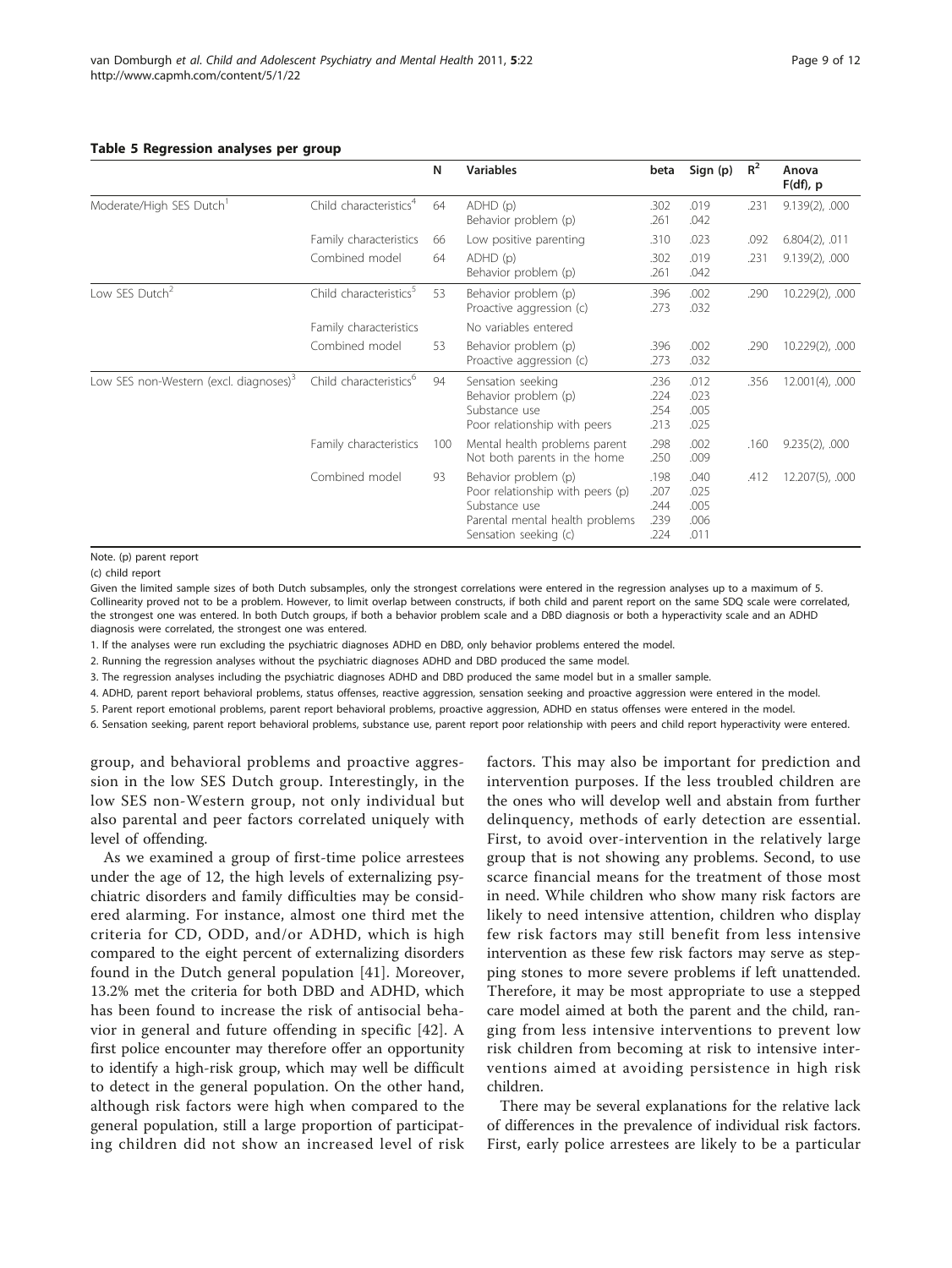selection of the normal population similar to the early onset offenders as described by Moffitt [[5\]](#page-10-0), a group facing substantial individual problems, regardless of neighborhood status. Second, neighborhood SES reflects an average of the SES level of the households residing in that area. However, even within moderate to high SES neighborhoods, children from relative low SES families may be the ones who get arrested. Hence, this group may resemble low SES arrestees quite closely with respect to familial characteristics. However, parental mental health problems and teen motherhood demonstrated a stronger correlate to level of offending in Dutch children residing in low as compared to high SES neighborhoods. This could indicate that although prevalence rates may be similar, parents in low SES neighborhoods receive less support and/or treatment for their problems. As a result the problems may have a stronger impact on the behavior of the child. Finally, peer related risk factors were more prevalent among Dutch offenders from low as compared to moderate to high SES neighborhoods. This could become of importance when these children grow older and start to spend more time outside the home in the presence of their peers. As a result, the interaction with antisocial peers may become a stronger risk factor for the persistence of offending in adolescence among childhood onset offenders from low SES neighborhoods.

Low SES non-Western offenders reported fewer peer related risk factors compared to low SES Dutch children. However, the correlation between at risk peer affiliation and offending was similar while the correlation with poor relationships with peers was stronger for the non-Western group. This might indicate that rejection by others may be a particularly important risk factor for ethnic minorities. Future research should go further into this difference between prevalence and impact of peer related risk factors between ethnic groups. In contrast, although teen motherhood was more common within the low SES non-Western group teen motherhood was only correlated with offending in the low SES Dutch group. The higher levels of teen motherhood in non-Western minorities reflect similar differences between ethnic groups in the general population [[43](#page-11-0)]. Contrary to our hypothesis, low SES non-Western offenders did not report more individual and parental risk factors. However, as minority groups have been described as prone to socially desirable responding concerning their behavior [\[44](#page-11-0)], this may have influenced the findings in the low SES non-Western group. Therefore, further research should investigate whether these findings also hold when different informants or observational measures are used.

In both Dutch groups, few risk factors independently correlated with level of offending. Contrary to our hypothesis, family or parenting characteristics did not correlate independently with level of offending in the low SES Dutch offender group. The finding that only individual risk factors independently predicted level of offending could partly be due to the larger number of individual as compared to parental and peer risk factors that were studied. Among the individual risk factors, only those reflecting externalizing behavior independently predicted level of offending. The finding that differences in level of offending are best explained by differences in the level of other problem behaviors of the children may not come as a surprise. However, when only family characteristics were taken into account it proved difficult to distinguish between children in terms of reported offending. Furthermore, the overall low correlations between risk factors and level of offending stresses the difficulty of differentiating serious from non-serious offenders on the basis of a single characteristic. Given the absence of an official offense history in these children, the assessment of self-reported behavioral difficulties seems of particular clinical relevance in this group. However, this would require a different approach by the police, who are now likely to rely solely on official offending data. Given the importance of obtaining information useful for detecting high-risk children, the issue of an independent psychodiagnostic assessment following a first police contact needs further consideration.

In line with the hypothesis, family and peer related risk factors as well as individual factors uniquely correlated with level of offending in the low SES non-Western group. As this was not so in the Dutch groups, this argues for differentiating between ethnic origins when studying correlates of offending. In addition, it may be essential to study the broader environment of the child when assessing offending risk in this group. The association between offending level and parental mental health problems in the non-Western group is also of interest. Minorities are known to receive less specialized help for their mental health problems [[45\]](#page-11-0), which may interfere with quality of parenting and result in less positive parenting styles.

#### Limitations

A number of shortcomings must be considered when interpreting the results of the present study. First, because the study had a cross sectional design, no inferences can be made regarding causality. Second, the non-Western group was heterogeneous, representing different cultural values and beliefs. Third, collecting information was especially difficult in the non-Western sample. Many parents had problems answering questions due to language difficulties, while cultural differences may have led to a different interpretation of questions. Finally, due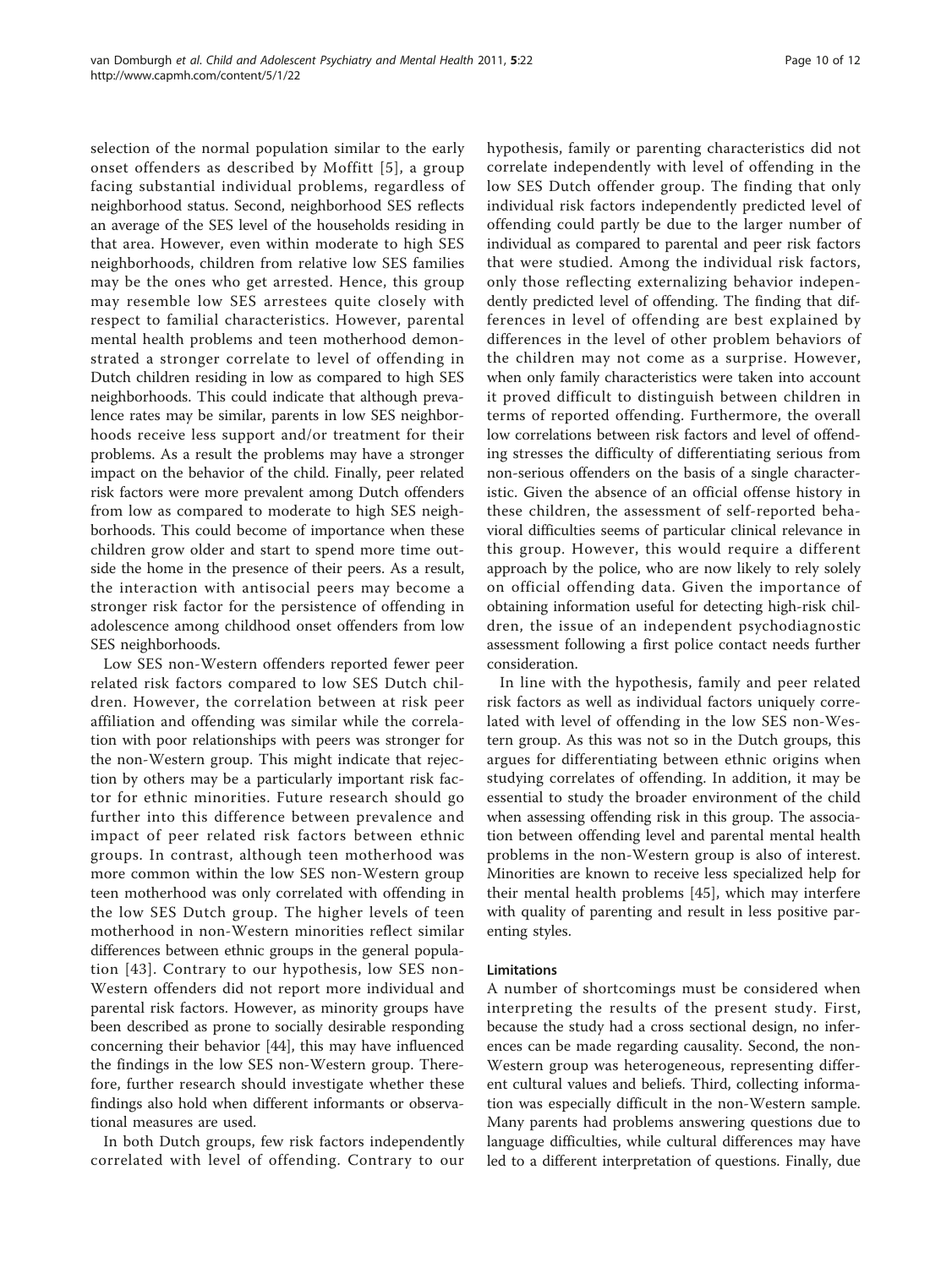<span id="page-10-0"></span>to relatively low subgroup sample sizes we were unable to test for interactions between potential risk factors or between subgroup membership and risk factors. Therefore, we were not able to make firm inferences about differences in the impact of risk factors on offending between the subgroups.

# Conclusions

Notwithstanding these limitations, results from this study demonstrate that children with an early police encounter are a high-risk group, many of whom are in need of mental health and family treatment regardless of their background. Therefore interventions should be delivered according to a stepped care model and should be aimed at individual, family and peer related risk factors regardless of the origin of the child. Few neighborhood differences have been found in the impact of individual and parental risk factors on offending. However, the predictive validity of these risk factors still must be investigated prospectively. Some differences were found between ethnic minorities and the Dutch group, particularly in the independent correlation of not only individual but also family and peer risk factors on level of offending. This implies that a broader context should be considered when screening for at risk non-Western children. However, before firm conclusions can be made, different ethnic minorities should be studied separately and potential cultural and immigration dependent risk factors should be included.

#### Acknowledgements and Funding

This research was supported by grants from the city of Amersfoort, the city of Utrecht, the Foundation for Child Welfare Stamps, the Police Science and Research Program, the province of Utrecht, the Research and Documentation Center of the Ministry of Justice, and the Rotterdam metropolitan region. The article processing charge (APC) of this manuscript has been funded by the Deutsche Forschungsgemeinschaft (DFG). Notes

1. In this paper, childhood delinquency and offending refers to behavior that can be prosecuted if the individual has reached the age of criminal responsibility. It excludes substance use and status offenses such as running away and truancy since these are generally not prosecuted under criminal law. In this paper, children detained by the police are called arrestees. Children are also called arrestees if not taken to the police station but only reprimanded on the street.

2. Children in the non-Western low SES group more often resided in the lowest SES category neighborhoods as compared to children in the Dutch low SES group. However, analyses using a Dutch group matched to the SES distribution of the non-Western group showed similar results only with limited power due to smaller sample size.

3. Police do not register ethnic background. Therefore, non-participant ethnic background was deduced from family name. This method will have misclassified at most 2.8% [[24\]](#page-11-0).

#### Author details

<sup>1</sup>VU University Medical Center, Department of Child and Adolescent Psychiatry, PO BOX 303, 115 ZG Duivendrecht, The Netherlands. <sup>2</sup>LSG-Rentray, PO BOX 94, 7200 AB Zutphen, The Netherlands. <sup>3</sup>Curium-LUMC, Leiden University Medical Center, Department of Child and Adolescent Psychiatry, PO BOX 15, 2300 AA Leiden, The Netherlands. <sup>4</sup>Leiden University, Law Faculty, PO BOX 9520, 2300 RA Leiden, The Netherlands.

#### Authors' contributions

LD carried out the study and drafted the manuscript. RV supervised the study, participated in its design and helped to draft the manuscript. TD supervised the study, participated in its design and helped to draft the manuscript. CG carried out the study with LD. All authors read and approved the final manuscript.

#### Competing interests

The authors declare that they have no competing interests.

Received: 22 March 2011 Accepted: 29 June 2011 Published: 29 June 2011

#### References

- 1. Schonberg MA, Shaw DS: Do the predictors of child conduct problems vary by high- and low-levels of socioeconomic and neighborhood risk? Journal of Clinical Child Family Psychology Review 2007, 10:101-36.
- 2. Beyers JM, Loeber R, Wikström P-OH, Stouthamer-Loeber M: [What predicts](http://www.ncbi.nlm.nih.gov/pubmed/11695540?dopt=Abstract) [adolescent violence in better-off neighborhoods?](http://www.ncbi.nlm.nih.gov/pubmed/11695540?dopt=Abstract) Journal of Abnormal Child Psychology 2001, 29:369-381.
- 3. Philips C, Bowling B: Racism, ethnicity, crime, and criminal justice. In The Oxford Handbook of Criminology. Edited by: M Maguire, R Morgan, R Reiner. Oxford: University Press; 2002:579-619.
- 4. Farrington DP, Loeber R: [Epidemiology of juvenile violence.](http://www.ncbi.nlm.nih.gov/pubmed/11005003?dopt=Abstract) Child and Adolescent Psychiatric Clinics of North America 2000, 9:733-748.
- 5. Moffitt TE: Adolescence-limited and life-course-persistent antisocial behavior: a developmental taxonomy. Psychology Review 1993, 100:674-701.
- 6. Snyder HN: Epidemiology of official offending. In Child Delinquents: Development, Intervention and Service Needs. Edited by: Rolf Loeber, David Farrington. Thousand Oaks, CA: Sage; 2001:25-46.
- 7. Thornberry TP, Krohn MD: The development of delinquency: An interactional perspective. In Handbook of youth and justice. Edited by: SO White. New York: Plenum; 2001:.
- 8. Patterson GR, Forgatch MS, Yoerger KL, Stoolmiller M: Variables that initiate and maintain an early-onset trajectory for juvenile offending. Developmental Psychopathology 1998, 10:531-547.
- 9. Popma A, Raine A: [Will future forensic assessment be neurobiologic?](http://www.ncbi.nlm.nih.gov/pubmed/16527664?dopt=Abstract) Child and Adolescent Psychiatric Clinics of North America 2006, 15:429-444.
- 10. Schonberg MA, Shaw DS: Risk factors for boys' [conduct problems in poor](http://www.ncbi.nlm.nih.gov/pubmed/17549622?dopt=Abstract) [and lower-middle-class neighborhoods.](http://www.ncbi.nlm.nih.gov/pubmed/17549622?dopt=Abstract) Journal of Abnormal Child Psychology 2007, 35:759-772.
- 11. Cummings EM, Davies PT, Campbell SC: Developmental psychopathology and family process: Theory, research, and clinical implications New York: Guilford Press; 2000.
- 12. Hay C, Fortson EN, Hollist DR, Altheimer I, Schaible LM: The impact of community disadvantage on the relationship between the family and juvenile crime. Journal of Research in Crime and Delinquency 2006, 43:326-356.
- 13. Lynam DR, Caspi A, Moffitt TE, Wikström PH, Loeber R, Novak S: [The](http://www.ncbi.nlm.nih.gov/pubmed/11195980?dopt=Abstract) [interaction between impulsivity and neighborhood context on](http://www.ncbi.nlm.nih.gov/pubmed/11195980?dopt=Abstract) [offending: The effects of impulsivity are stronger in poorer](http://www.ncbi.nlm.nih.gov/pubmed/11195980?dopt=Abstract) [neighborhoods.](http://www.ncbi.nlm.nih.gov/pubmed/11195980?dopt=Abstract) Journal of Abnormal Psychology 2000, 109:563-574.
- 14. Hoffman JP: A contextual analysis of differential association, social control, and strain theories of delinquency. Social Forces 2003, 81:753-785.
- 15. Hofstede G: Cultures and organizations: Software of the mind Intercultural cooperation and its importance for survival London: Harper Collins Publishers: 1994
- 16. Tafarodi RW, Smith AJ: Individualism-collectivism and depressive sensitivity to life events: The case of Malaysian sojourners. International Journal of Intercultural Relations 2001, 25:73-88.
- 17. Deater-Deckard K, Dodge KA: Externalizing behavior problems and discipline revisited: Nonlinear effects and variation by culture, context, and gender. Psychological Inquiry 1997, 8:161-75.
- 18. Stevens WJM, Vollebergh WAM: Mental health in migrant children. The Journal of Child Psychology and Psychiatry 2008, 49:276-294.